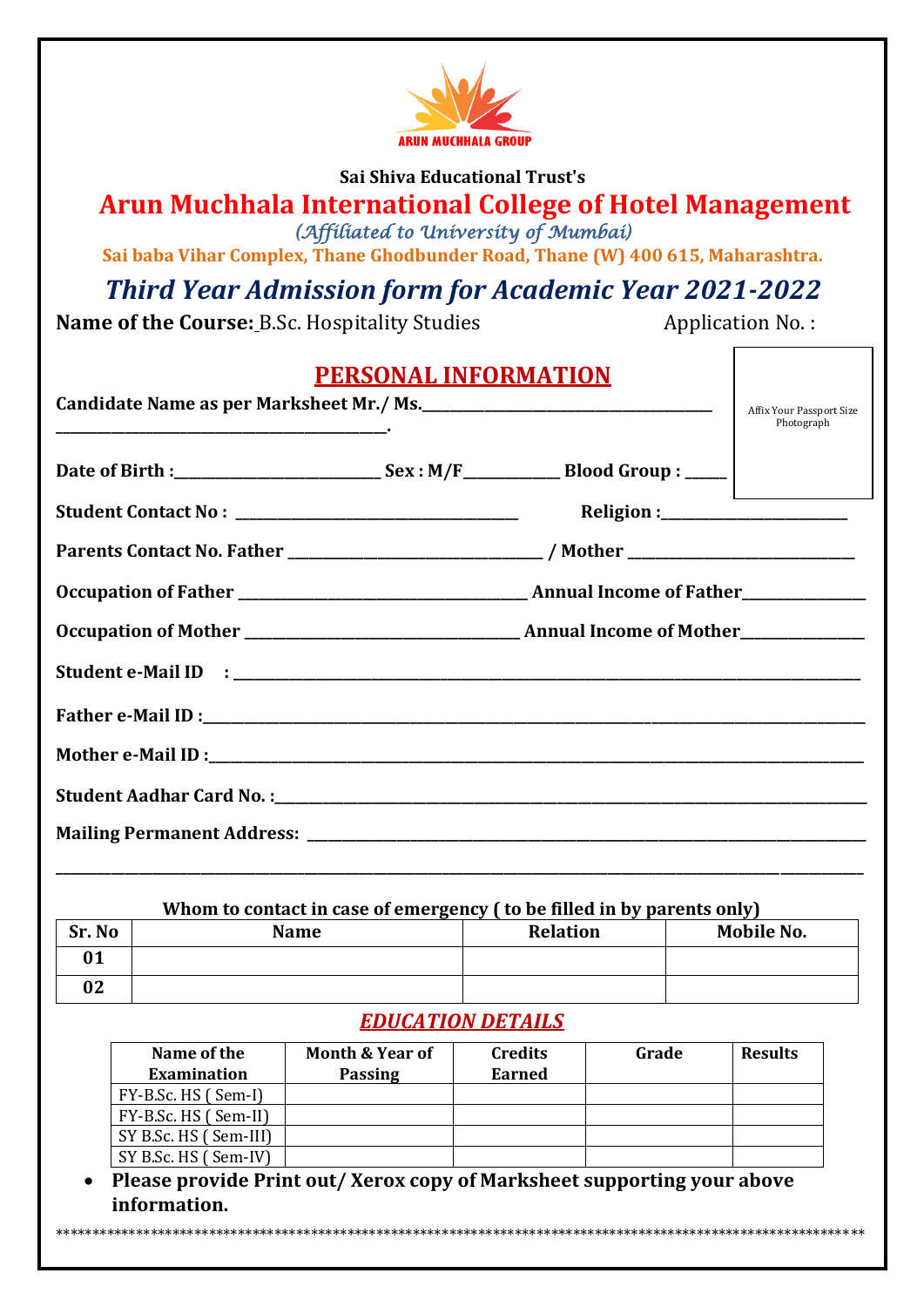# **Rules of the College**

#### General Instructions

- 1) Students are allowed entry into campus from 9.00 a.m. to 5.00 p.m. only, unless granted permission by an authorized person from the college.
- 2) Students must always wear ID card with photograph fixed and present it for inspection at all times during college hours.
- 3) Students are expected to maintain highest standards of grooming at all times and personal hygiene to look clean, neat, smart and presentable. Please refer to the rules of grooming standards.
- 4) Students are answerable to the college not only for their behavior in college but also outside.
- 5) Students are expected to take proper care of the college and help to keep it neat and tidy.
- 6) Students should inform their parents regarding any extended classes / function / social or cultural activity; they may be attending either in or outside the college as part of training which is compulsory.
- 7) Students are NOT PERMITTED TO:
- Form a union or take part in current politics
- Address a gathering or invite an outside person to do so.
- Conduct a debate, meeting, party or function in the college without prior permission from the Principal.
- Communicate any information or write about matters dealing with the college's administration to the press.
- Possess or circulate drugs, immoral books, obscene periodicals or pictures.
- Carry Walkman, videogames or personal stereos. (MP3, I pods, mobile phones etc.)
- Make noise in the corridors and labs.
- Sit on desks, table and window sills or parapet walls of staircase landing.
- Enter the faculty room or administrative office without permission.
- 8) Incoming calls to the Administrative Office will be allowed and messages forwarded **only in case of emergency.**
- 9) Visitors are not allowed to roam in the premises or in any of the lecture rooms or labs other than the canteen.
- 10) The Management is not responsible for:
- Any accident that may caused to any students during his/her work in the college. Students can go in for personal accident insurance if they find it necessary.
- Any loss, theft or damage to personal property of student or including lockers.
- 11) Food provided in the cafeteria is training food and should be consumed in that spirit.
- 12) Students must display impeccable behavior in relation with the Management, Faculty, Administrative staff, Attendants as well as with their fellow students.
- 13) Elevator can be used by students only in special circumstances as sanctioned by the Class Councilor (format can be collected from the Administration Office).

#### **RULES:**

1) **MISCONDUCT & ANTI SOCIAL BEHAVIOUR** - Smoking, drinking, using obscene or violent language, rowdy behavior, ragging, harassment of fellow students, theft, cheating, vandalism, groupism, destruction of college property threat to self or others, and any other conduct found unfit by the Institution.

# **CONSEQUENCE**

Written warning about suspension, fine, will be given and put into Administrative file. Three such warnings means student can be expelled on the spot. Police Complaint will be filed depending on the severity of the behavior or issue.

#### 2) **USE OF A MOBILE PHONE**

Mobile Phones should be switched "OFF' And out of sight in college premises except in the canteen/ changing room only for messaging, not to talk on.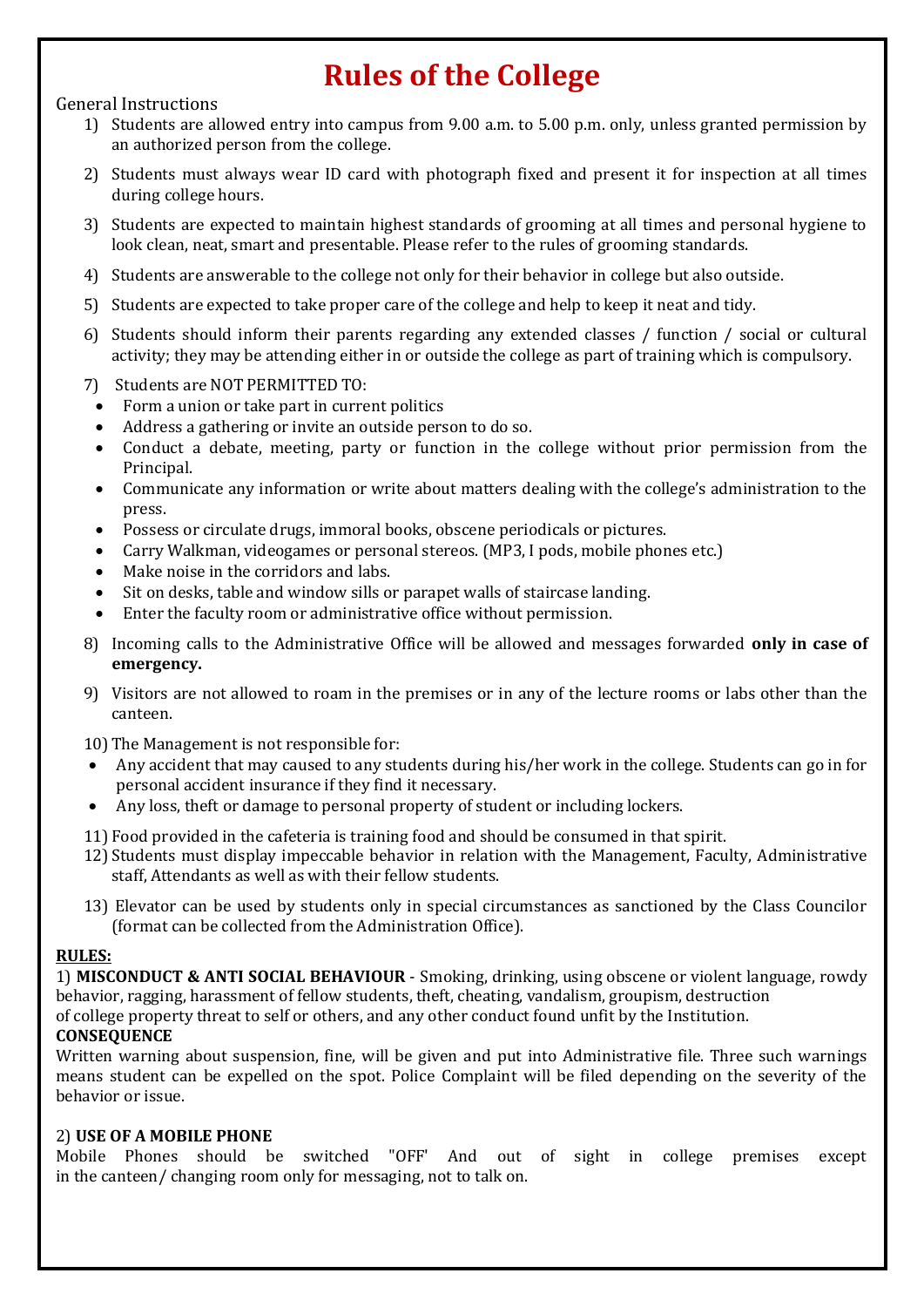# **CONSEQUENCE**

If a student is found using/talking/messaging on the mobile phone it will immediately be Confiscated and a fine Rs.500/- will be levied, for the return of such phone.

NOTE: Any change in Residence/Mobile Nos. need to be notified to the Administration Office in writing and acknowledgement to be obtained.

#### 3) **INDISCIPLINE IN CLASS**

1) Indiscipline in the class room will not be tolerated. Total focus and respect will be required by each student for the duration of the class/lab.

Students are expected to be 15 minutes before time for any class or function organized in the college.

2) Students should return to class as soon as the break time is over.

3) During class hours, students should not loiter or be found in the corridors, library, computer room, common room, canteen or anywhere else in the campus.

4) Students coming late to class would be allowed to enter only if the instructor permits him/ her.

5) Any clarification during the lecture should be directed to the lecturer & not to friends.

6) No student may leave the class without prior permission of the instructor.

7) Students should never make any personal derogatory remarks to anyone.

8) Writing of graffiti on benches, desks, walls & black boards will be dealt with severely.

9) Playing & shouting in the class is prohibited in the absence of any instructor.

10) Students should not attend or enter any class other than their own without permission of the instructor. **CONSEQUENCE**

Dismissal from class and Parents will be informed about the same and depending on the issue action will be taken in consultation and discussion with parent. Written document of

the same action will be maintained in administrative file of college.

#### 4) **CLOSED GATE POLICY**

Students are not allowed to leave the college premises once they enter until the last class is over.

NOTE: For genuine reasons / emergency permission from the Class teacher or proper authority is required

#### 5) **ATTENDENCE**

100 percent attendance is required. Legitimate reasons may keep a student away from a minimum of 75 percent attendance required.(includes non attendance for sickness, urgent work and any other emergencies).

#### 6) **SANCTION OF LEAVE:**

Any leave required must be requested by the parent/guardian

- a) Leave required for programmes planned well in advance need to be pre-sanctioned by your counselor. (e.g. weddings, pooja, doctor's appointment)
- b) Leave for genuine reasons can be post- Sanctioned provided the necessary documents are submitted e.g. Medical Certificate, within three working days of resuming college/classes.
- c) Official leave e.g. interviews, competitions etc. will be sanctioned by Faculty-in-charge but student should make sure proper records are maintained.

# 7) **WEARING VALUABLE ORNAMENTS:**

Valuable ornaments like gold chains, bracelets, rings etc. are not allowed.

# **CONSEQUENCE**

Confiscated & returnable on payment of Rs. 1000/-

GROOMING STANDARDS for BOYS and Girls (As Applicable)

BATH - daily.

- TEETH- brushed daily. Teeth must be clean and stain free with no foul breath. Use a mouthwash or mint.
- NO CHEWING GUM or PAAN or PAAN MASALA or TOBACCO.
- SHAVE-Clean shaven-everyday. No shadows allowed.
- HAIR-clean, short, clear off the ears, linch off the rim of the collar, sidelocks-1/2inch only.
- (No spiked, no gelled, no coloured hair, no mousse or excessively oiled hair)
	- Moustache- Properly Trimmed, or shaped
	- NAILS short, clean and stain-free, No nail polish allowed
	- UNIFORMS -clean well-ironed-everyday. TROUSERS-formal, worn at the waist not drooping, worn with a black belt, clean hem not frayed.
	- NO jeans allowed at any time. Except as part of uniform for Housekeeping Practical's.